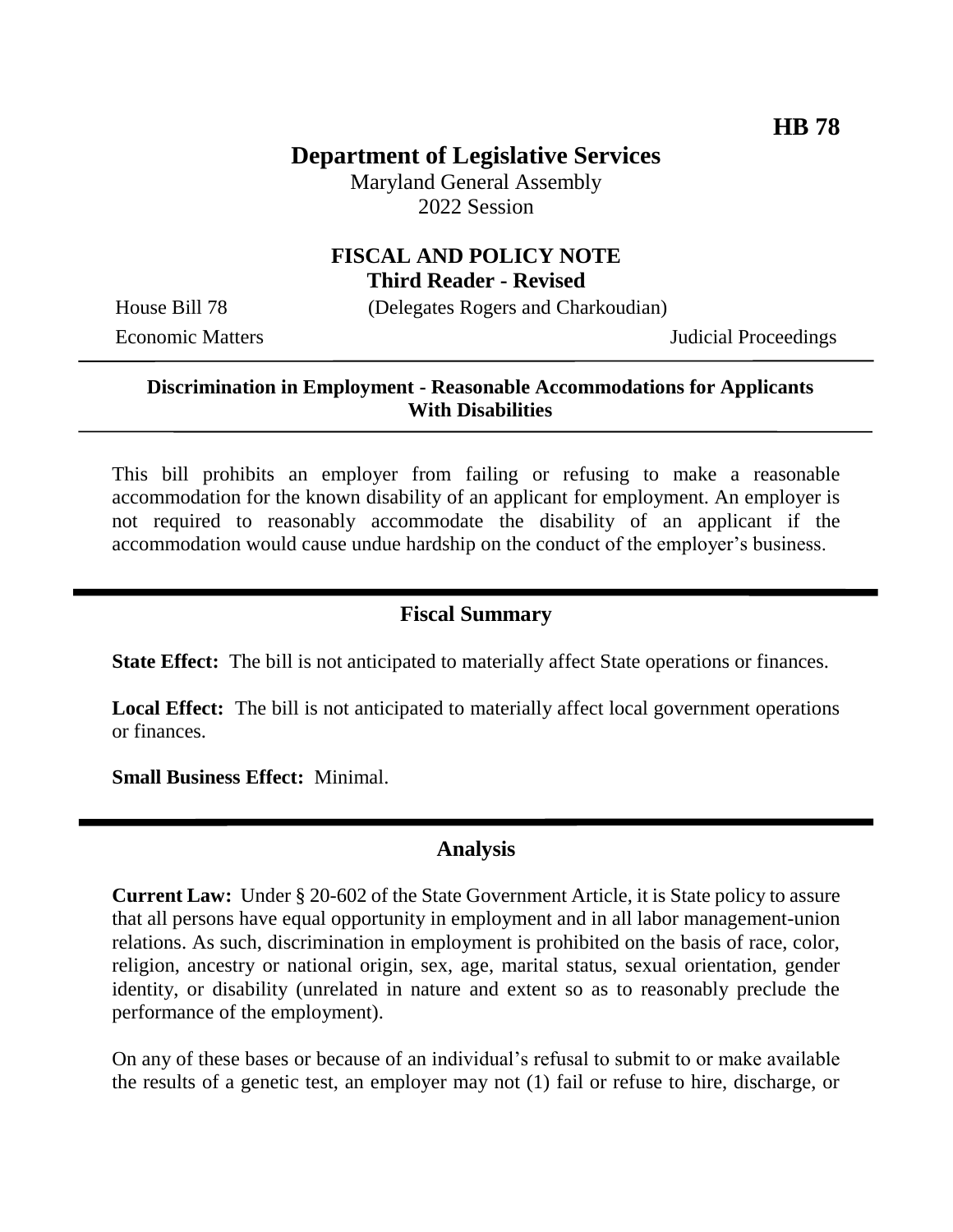otherwise discriminate against any individual with respect to the individual's compensation, terms, conditions, or privileges or (2) limit, segregate, or classify its employees or applicants for employment in any way that deprives or tends to deprive any individual of employment opportunities or otherwise adversely affect the individual's status as an employee. An employer is also prohibited from (1) requesting or requiring genetic tests or genetic information as a condition of hiring or determining benefits or (2) failing or refusing to make a reasonable accommodation for the known disability of an otherwise qualified employee. Additionally, acts of harassment and retaliation against an employee by an employer are prohibited. An employer is not required to reasonably accommodate an employee's religion or disability if the accommodation would cause undue hardship on the conduct of the employer's business.

Under the Code of Maryland Regulations (COMAR), a person or entity subject to the jurisdiction of the Maryland Commission on Civil Rights may not discriminate on the basis of disability against a qualified individual with a disability with regard to recruitment, advertising, and job application procedures (COMAR 14.03.02.04). Additionally, a covered entity (1) must make a reasonable accommodation to the known physical or mental limitations of a qualified individual with a disability; (2) is not required to provide an accommodation, if it demonstrates that the accommodation would impose undue hardship on the operation of its business or program; and (3) may not deny an employment opportunity to a qualified individual with a disability, if the basis for the denial is the need to accommodate the individual's physical or mental limitations, and this accommodation, if attempted, would be reasonable. One example of a reasonable accommodation specified in COMAR is providing *applicants* or employees with a disability with an opportunity to demonstrate their pertinent knowledge, skills, and abilities by testing methods adapted to their special circumstances if employment tests are used (COMAR 14.03.02.05).

## **Additional Information**

**Prior Introductions:** HB 312 of 2020, a similar bill, received an unfavorable report from the House Economic Matters Committee. Its cross file, SB 473, received a hearing in the Senate Judicial Proceedings Committee but was withdrawn.

#### **Designated Cross File:** None.

**Information Source(s):** Maryland Commission on Civil Rights; Baltimore City; Caroline, Howard, Montgomery, and Prince George's counties; Judiciary (Administrative Office of the Courts); Department of Budget and Management; Maryland Department of Transportation; Department of Legislative Services